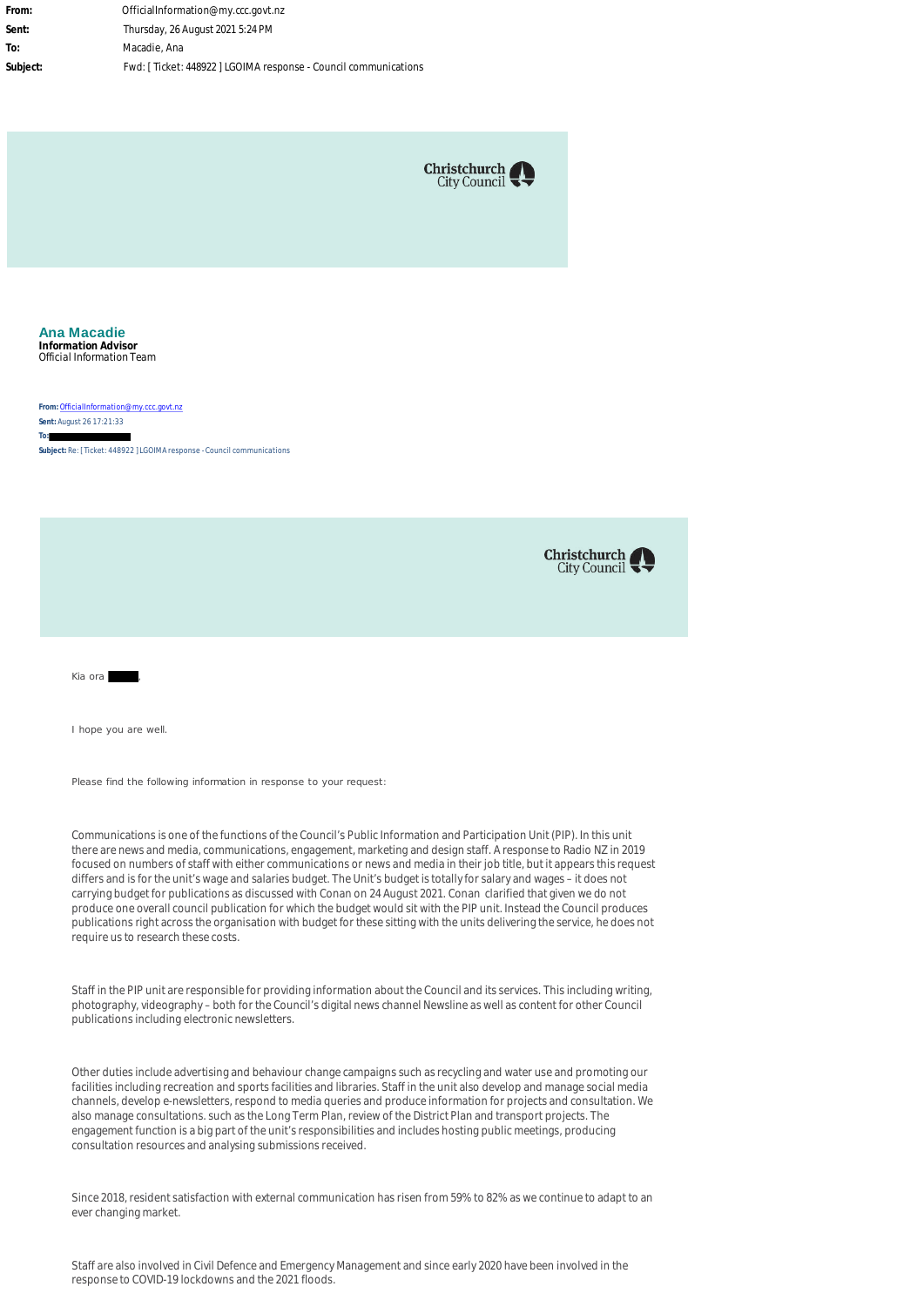The budget has increased in line with an increasing workload for the team.

|                                       |         | 2016               |         | 2017               |            | 2018                      |                                | 2019                  |   | 2020               |          | 2021               |
|---------------------------------------|---------|--------------------|---------|--------------------|------------|---------------------------|--------------------------------|-----------------------|---|--------------------|----------|--------------------|
| Total salary costs for PIP            |         | \$ 3,719,735       |         | \$3.726.053        |            | \$ 3,837,379 \$ 3,719,138 |                                |                       |   | \$ 3,697,706       |          | \$ 3.654,996       |
| Total FTE as at end of June           |         | 44.40              |         | 45.95              |            | 43.18                     |                                | 41.98                 |   | 42.49              |          | 38.15              |
| Spend on Engagement<br>Spend on Media | S<br>S. | 629.346<br>176.881 | S<br>\$ | 736.387<br>180.418 | -S<br>- \$ | 756,341<br>183.980        | <sup>\$</sup><br><sup>\$</sup> | 754.088<br>489,266 \$ | S | 756.607<br>499.052 | -S<br>-S | 637.557<br>436,549 |

**Please note: This response is based on salaries and wages for the Unit and costs associated with these salaries and wages. It does not include the non-controllable costs which are shared across council including IT and Property charges.** In responding to this we have used total Full- Time Equivalents as at end of June – a snapshot of the actual FTEs we've held at the end of June in each of the years. It doesn't take into account any movements during the year. The costs attributed to media and engagement relate to salary costs within the engagement and media team cost centres, not the cost of the two managers which is included in the overall salary budget for the unit.

I hope that this is of assistance. If you need any clarification please let me know.

You have the right to seek an investigation and review by the Ombudsman of this decision. Information about how to make a complaint is available at [www.ombudsman.parliament.nz](https://protect-au.mimecast.com/s/hl79C4QO90Cz45q5sx1xOT?domain=ombudsman.parliament.nz) or freephone 0800 802 602.

Kind regards,

.

**Ana Macadie Information Advisor** Official Information Team

**From:** [OfficialInformation@my.ccc.govt.nz](mailto:OfficialInformation@my.ccc.govt.nz) **Sent:** August 02 09:46:35 **To: Subject:** Fwd: [ Ticket: 448922 ] LGOIMA acknowledgement



Dear

Thank you for your email which has been forwarded to us by the Media team.

We are handling your request under the Local Government Official Information and Meetings Act 1987 (LGOIMA). We have forwarded it to the appropriate Christchurch City Council staff, and we will provide a response or update within 20 working days of the date we received your request. If we are unable to respond to your request by then, we will notify you of an extension of that timeframe.

If you have any queries, please feel free to contact me. If any additional factors come to light which are relevant to your request, please do not hesitate to contact me so that these can be taken into account.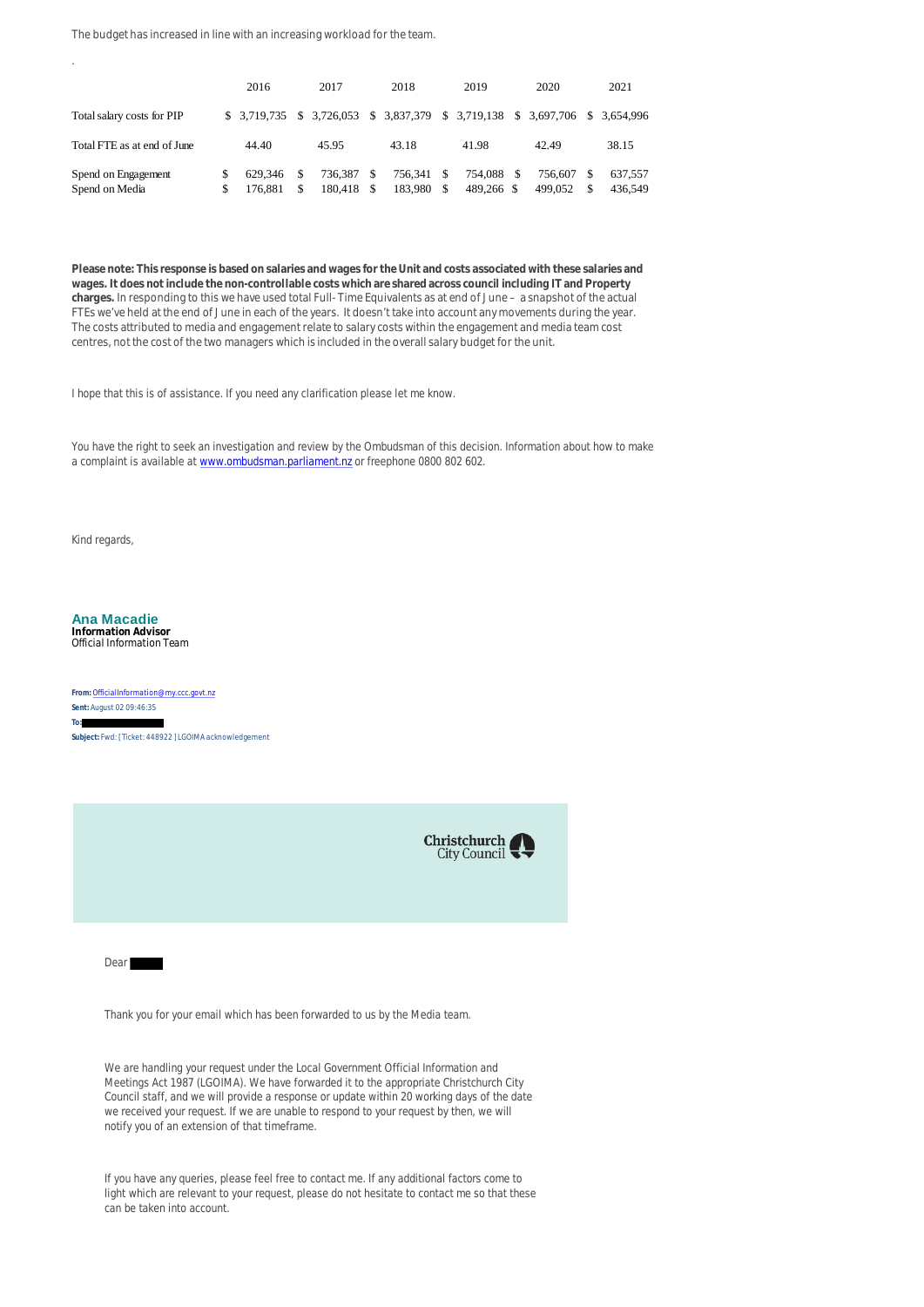Kind regards,

### **Ana Macadie**

**Information Advisor** Official Information Team

From:<br>Sent: Friday, 30 July 2021 11:48 am<br>To: Ritchie, Jocelyn <<u>[Jocelyn.Ritchie@ccc.govt.nz](mailto:Jocelyn.Ritchie@ccc.govt.nz)</u>> **Subject:** lgoima request

Hi Joss,

This is a lgoima request for the following...

Total budget for the 2020/21 financial year for communications including remuneration and the number of fte positions employed in this space. Could you please provide a breakdown of money spent on community engagement and the amount spent on media such as press releases and council publications.

And the same for the five previous financial years including the above breakdowns.

Thanks very much,



Emails sent by Radio New Zealand Limited (RNZ) or any related entity, including any<br>attachments, may be confidential, protected by copyright and/or subject to privilege. If you<br>receive an email from RNZ in error, please in in any non-business email are not necessarily the views of RNZ. [www.rnz.co.nz](https://protect-au.mimecast.com/s/jxuvC5QPWGCMk929cyqIys?domain=rnz.co.nz)

\*\*\*\*\*\*\*\*\*\*\*\*\*\*\*\*\*\*\*\*\*\*\*\*\*\*\*\*\*\*\*\*\*\*\*\*\*\*\*\*\*\*\*\*\*\*\*\*\*\*\*\*\*\*\*\*\*\*\*\*\*\*\*\*\*\*\*\*\*\* This electronic email and any files transmitted with it are intended solely for the use of the individual or entity to whom they are addressed.

The views expressed in this message are those of the individual sender and may not necessarily reflect the views of the Christchurch City Council. If you are not the correct recipient of this email please advise the sender and delete. Christchurch City Council [http://www.ccc.govt.nz](https://protect-au.mimecast.com/s/NjMSC6XQ0JfPLmqms5Gaj6?domain=ccc.govt.nz) \*\*\*\*\*\*\*\*\*\*\*\*\*\*\*\*\*\*\*\*\*\*\*\*\*\*\*\*\*\*\*\*\*\*\*\*\*\*\*\*\*\*\*\*\*\*\*\*\*\*\*\*\*\*\*\*\*\*\*\*\*\*\*\*\*\*\*\*\*\*

## **Contact us**

03 941 8999 (R)

[Visit a Service Centre](https://protect-au.mimecast.com/s/IUwsC71RAKtzGNwNsqcPI0?domain=ccc.govt.nz)